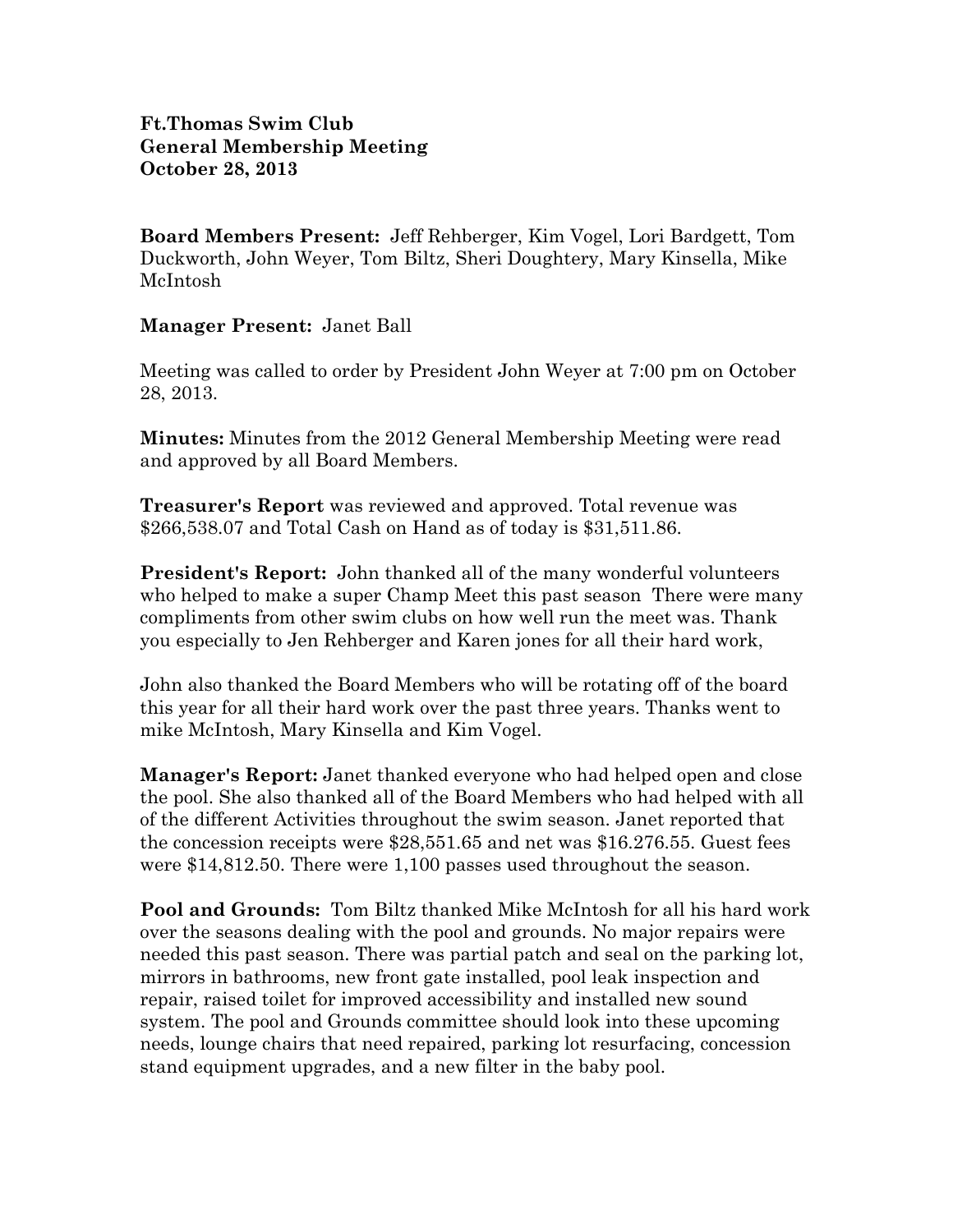13 new umbrellas were purchased and are ready for the upcoming 2014 season. Pool and Grounds will look into the City Tree Commission looking at the pine trees surrounding the club. Members are also worried about run off erosion from the hillside behind Moyer School. Pool and Grounds will look into this area.

**Swim and Dive:** Jeff thanked everyone for a great Swim and Dive season. He thanked Jen Rehberger and Karen Jones for a great Chanp Meet. The Parent Boosters did a great job this season. We had 100 swimmers and 38 divers. FTSC came in 3rd in the White Division and 1st in Diving. Jeff reminded Board Members that next season FTSC will be hosting the Champ Meet.

"Meet he Team Night" was well received and we will be having that again next season.

**Membership:** During the 2013 season we had 550 members. We went through 36 names to get 25 new families into the club. The current waiting list is 601. We had 415 members make early payments. There were 2,075 guest passes issued and 1,100 guest passes used this season.

**Activities:** Mary thanked everyone for all their help with all of the activities throughout the season. The Board brought back BMB and cut out the one grill out. The Teen night and Kid's Party had stormy weather and the Ladies Luncheon had a great turn out. With the change in taking a deposit for the Membership Dinner, that evening was a huge success. There were 263 members in attendance. Mary and Sheri thanked everyone who helped with the Membership Dinner.

**Old Business:** The toilets were raised in each restroom. Discussed the raising of the membership dues -board members did go and compare other area pools. Adjusted our pool schedules accordingly to the way of life to meet our stabilization of the FTSC. There was discussion of raising guest fees and the Board will be looking into this in the off-season.

**New Business:** There was discussion about having the weekday opening time be 10:00 am for sunbathers only. Board will discuss this in the offseason. Discussed of using unused guest passes for fund raisers. Over the winter months the FTSC will have plumbing become compliant with the Sanitation District. DuPont Plumbing will be doing this work for us. Expense for this work is unknown. There was also discussion of having our Membership Dinner only every 5 years to help save money. Doggy Day was discussed and will be looked into over the off-season as will having every Friday night be late night swimming. Smoking near the baby pool was